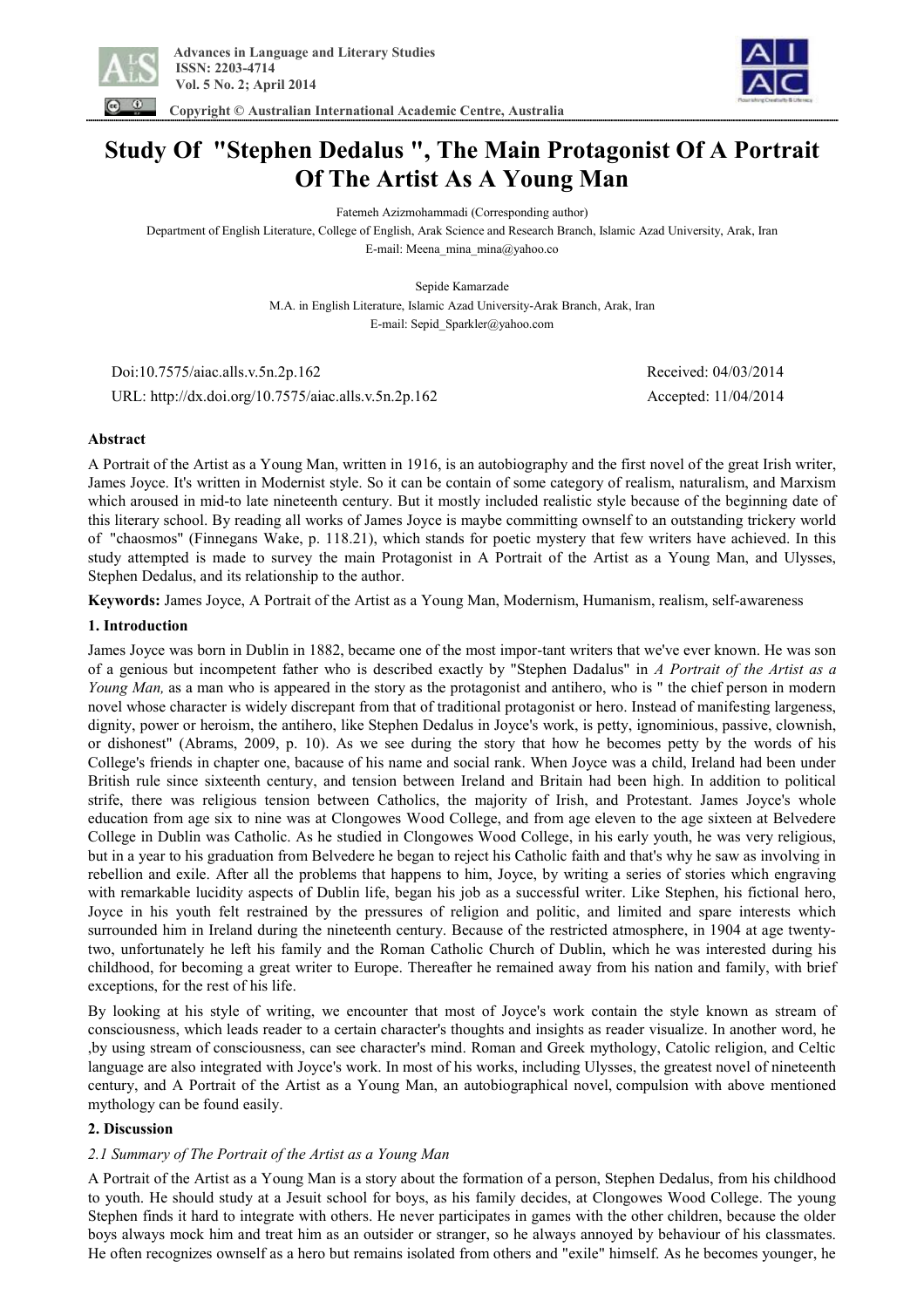goes to Cork as a short trip along with his father. His father was a Corkonian, who humiliates his son, during a short trip, by drinking, flirting, and a long talk. Cork city causes Stephen' father to remember his youth. Stephen cannot realize his father's attitudes and emotions. Stephen believes he is wiser and older than his father, however he was young and this feeling of authority was a part of his arousal sexuality. He became strange with his family, by passing school days. Instead of his deep religious beliefs, he understands that lust is surronded him by pleasures which he can find in worldly enjoyments and delights. Stephen looking for a way of escaping from the conflict around and within him. He was full of regrets because of many sins that he committed. In this moment he visits a priest, Father Arnall, who speaks of hell. The description of hell makes him scared and it was a motivation for his confessession. Despide a short time his belief to Catholic, his religion, begins to fade again. When he leaves his family, in Europe, Stephen continues his studies at university. In this time, he was away from society while by writing and studying literature he tries to go inside of himself. Finally, Stephen knows himself and realizes that he must decline the ideologies which surronded him. As a result of his revolution, he leaves all the lost paths and continues the way which he has chosen for himself from leaving Ireland to become a successful artist.

#### *2.2 Stephen Dedalus*

Stephen Dedalus, the main character in A Portrait of the Artist as a Young Man and a significant character in Ulysses, is the embodiment of Joyce's methological assions. In etymology dictionary (2014): "Stephen or Steven is a masculine first name, derived from the Greek name "Stephanos", in turn from the Greek word, meaning "wreath, crown, honour, reward", literary "that which surrounds or encompasses" and in ad乤ition,in Greek mythology, Daedalus /di:dəlɪs/ or /dɛdəlɪs/ (Ancient Greek:Daedalos, meaning "clever worker"; Latin: Daedalus; Etruscan: Taitale) was a skillful craftsman and artist" (Online Wikipedia & Online Etymology Dictionary, 2014).

"Joyce extends across two boundless prospects by naming his wellknown protagonist, Stephen Dedalus, after the builer of the Cretan Labyrinth "Daedalus" from classical Greek title meaning "cunningly wrought" muffle our sense of Stephen's individuality by suggesting a mythical analogue and possible type quality in his name" (Online Encyclopedia, 2014).

"In Christianity Ste-phen's first name strikes as St. Stephen the martyr who was stoned to death by a mob because he claimed that he saw God appear in the heavens" (Fargnoli, 1996, p. 55). Stephen himself feels unfairly to the same degree. "Joyce's view of the artist as isolated and exiled, misunderstood by his neighbors and consequently vilified by them, would have made the association with St. Stephen" (Givens, 1963, p. 119). Stephen becomes the hero and creator of his own story while many myths was surrounded him. "Joseph Campbell . . . divides the journey of the archetypal hero into three parts: departure (the call to adventure); initiation (a series of adventures that test or develop the hero's skills); and return (the hero arrives transformed)" (Robbins, 1994, p. 261).

"The basic myth that is prevalent in Portrait, is the Greek legend of the escape from the island of Crete by Daedalus and his son Icarus. Daedalus, a great architect, cre-ated a large maze called the Labyrinth to house a half-man, half-bull called the Minotaur. The Minotaur was birthed to King Minos' wife as punishment for keeping a sacrificial bull that was to be given to the sea-god Poseidon. Therefore, Poseidon made Minos' wife fall madly in love with the bull. Minos, to keep the secret of the Labyrinth safe, imprisoned Daedalus and his son Icarus in the Labyrinth on Crete. The only escape from the island was by air. Daedalus created two pairs of wings from feathers and wax and he and his son flew from the island together. Yet this story is not without a lesson to be learned. Icarus, who did not heed his father's warning took his pride and himself high into the sky. The wax melted and Icarus fell to his death " (Hamilton, 1969, p. 144-45, 157).

Many extraordinary literary stories illustrating Daedalus' wings as that of Ovid: in his Metamorphoses (VIII, p. 183- 235) "Daedalus was shut up in a tower to prevent his knowledge of his Labyrinth from spreading to the public. He could not leave Crete by sea, as the king kept strict watch on all vessels, permitting none to sail without being carefully searched. Daedalus set to work to fabricate wings for himself. He tied feathers together, from smallest to largest so as to form an increasing surface".

The name "Dedalus" also offers Stephen's interest to "fly" above constraints of religious, nationality, and politics in his own growth, as we see at the end of the novel when he builds two wax wings in order to use them for flying over everything.

#### *2.3 Look over and analyze of "A Portrait of the Artist as a Young Man"*

We can see during the story, especially the beginning, when Stephen is spend his childhood, his contemplation to his name and the significance of identity. As we encounter in the story: "Stephen Dedalus / Class of Elements / Clongowes Wood College / Sallins / County Kildare / Ireland / Europe / The World / The Universe" (Portrait, 1991, p. 12), when he writes in a fly leaf of his book, his name and location, he is trying to find the relationship between his name and the place which he is physically in. His nasty classmates for scorning also had rediculously written on the opposite page: "Stephen Dedalus is my name. / Ireland is my nation. / Clongowes is my dwelling place / And heaven my expectation" (Portrait, 1991, p. 13). By a brief thinking on his name and its relevance to the people and universe, Stephen finds out some differences (like God and Dieu) which is existed in association with a person and an entity with its name in comparison to his own: "God was God's name just as his name was Stephen. Dieu was the French for God and that was God's name too… But though there were different names for God in all the different languages still God remained always the same God and God's real name was God. God's name always pointed to God; whereas, Stephen's name was ambiguous" (Portrait, 1991, p. 13).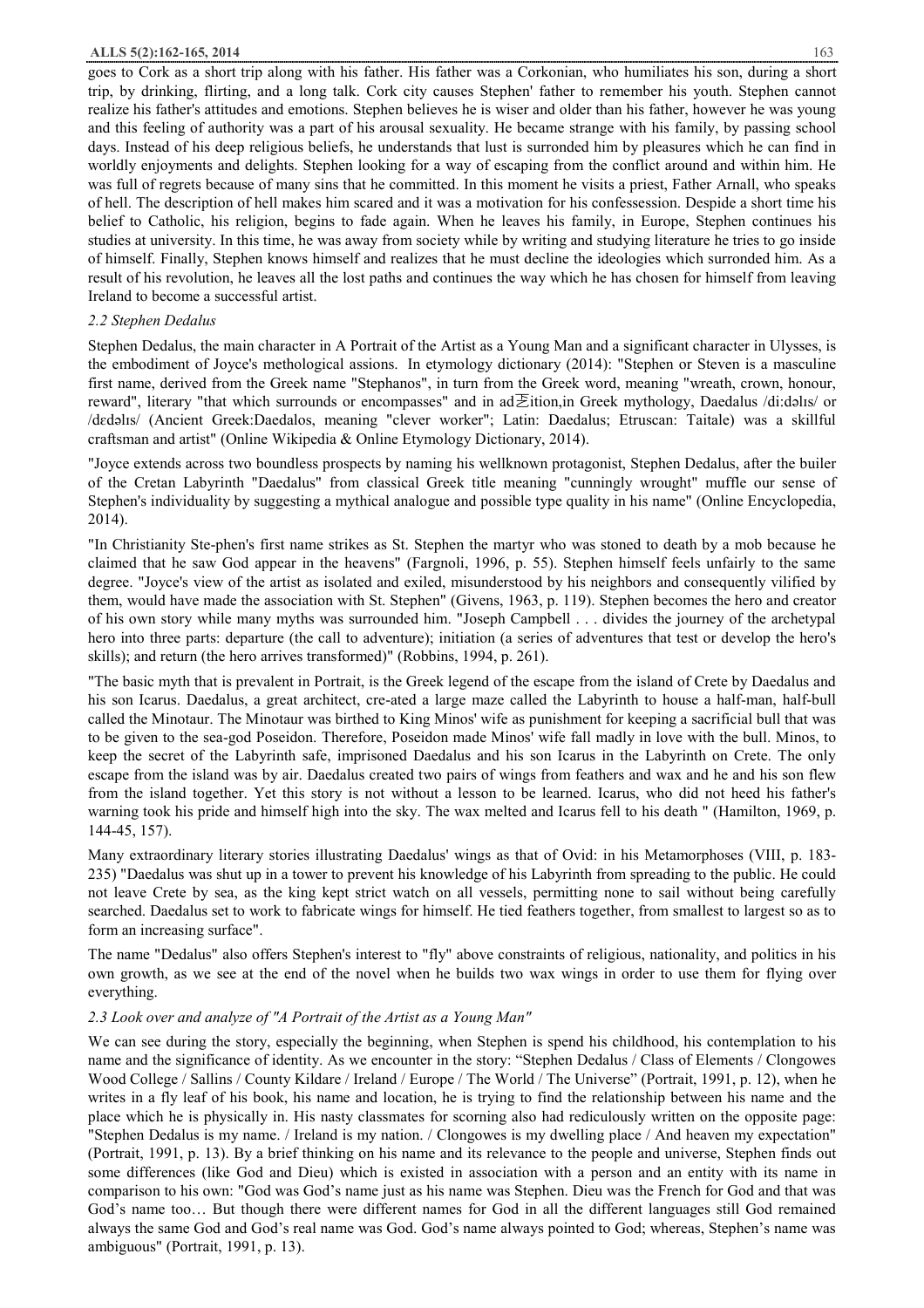#### **ALLS 5(2):162-165, 2014** 164

As he moves from childhood to adulthood, without any self-awareness to consciousness, from a Portrait to Ulysses, language is the foundation and structure of Stephan's character. To the reader, the personal identity of Stephen is introduced by his first conversation at Clongowes Wood College with a classmate when he is at age six. This conversation starts when a classmate questions Stephen's name and the meaning of it. This part of the novel foreshowing Stephen's identity-crisis when he doesn't have anything to answer:

And one day [Nasty Roche] had asked:

—What is your name?

Stephen had answered:

—Stephen Dedalus.

Then Nasty Rocke had said:

—What kind of a name is that?

…Stephen had not been able to answer… (Portrait, 1991, p. 5).

A little time after, another classmate by the name of Athy, when Stephen is in weakingly, claims that: "you have a queer name, Dedalus" (Portrait, 1991, p. 23).

In other part of novel we see :

"What is your name? Stephen had answered: Stephen Dedalus. Then Nasty Roche had said: What kind of name is that? And when Stephen had not been able to answer Nasty Roche had asked: what is your father? . . . Is he a magistrate?" (Portrait, 1991, p. 8-9).

As seeing in mentioned parts, Stephen's sensitivity about his name and identity continually is challenged at school in a way that he doesn't realize the reason of it. In another word, he has identity-criss at his childhood age. Nasty Roche who is one of his classmates, is always challenged authority of Stephen's father and identity of them, like Dante, who represents the cruel, nasty, and unpleasant side of the church, (roche = rock = church), and Stephen never can answer his questions.

In his adolescence, young Stephen through questioning his name's meaning strives for increasing his self-awareness. It "serves as the central dynamic of Stephen's adolescent development and motivates the plot of the novel by igniting its narrative desire" (Baxter, 2000, p. 207-8). Especially, Stephen is efforting to "make a name for himself", in order to illustrate his attempt to find out his identity which becomes a translation for him, it involves "a relationship between identity and language exists at the root of the adolescent identity crisis and the adolescent's movement into adulthood" (Baxter, 2000, p. 204).

"Stephen's perceptions of self and struggles with identity begin in Portrait with the questioning of his name. The significance of his name precipitates in questions of paternity. He tries to be loyal to his blind acceptance of authority, but his ability to do so is ruined by the argument at dinner at home, and later by the unfair punishment he receives at school. When he is punished it is too much for his scheme, and his confusion and disappointment are emphasised by the way he thinks the priest is going to shake hands with him" (Mcbride, p. 32).

At school, Stephen never takes part in the activities of the other boys, so because of his identity-criss, he send himself to a kind of exile. He can't even talk to others. Exile, silence and cunning, he actually separates himself from others and these three categories were Stephen Dedalus's weapon in A Portrait of the Artist as a Young Man. As well, these were weapons of James Joyce, its author, against unfriendly world. He chooses these weapons in order to act against language, nationality, and religion, which always make him feel ashamed and deprived from free life. Also in Joyce's real life, he exiles himself from Ireland not only because of his personal dislikeness or repulsion, but also because of the unfriendliness and hatred of Irish people towards their artists. And through the story, when Stephen visits the National Theatre on its opening night, people's hatred is proved to him. Stephen's desire to resist authority and control, in order to maintain his values and beliefs in front of the dominance rule that always efforts to bridle him, is vital for him, but there is also a strong indication of martyrdom in his name's identity which he carries its attitude by his name, that he identifies himself and the hidden characteristic of his own with the Irish politician Charles Parnell. We are also mentioned before that one of the reason of Joyce for choosing the name Stephen is association of him with Stephen the first Christian martyr.